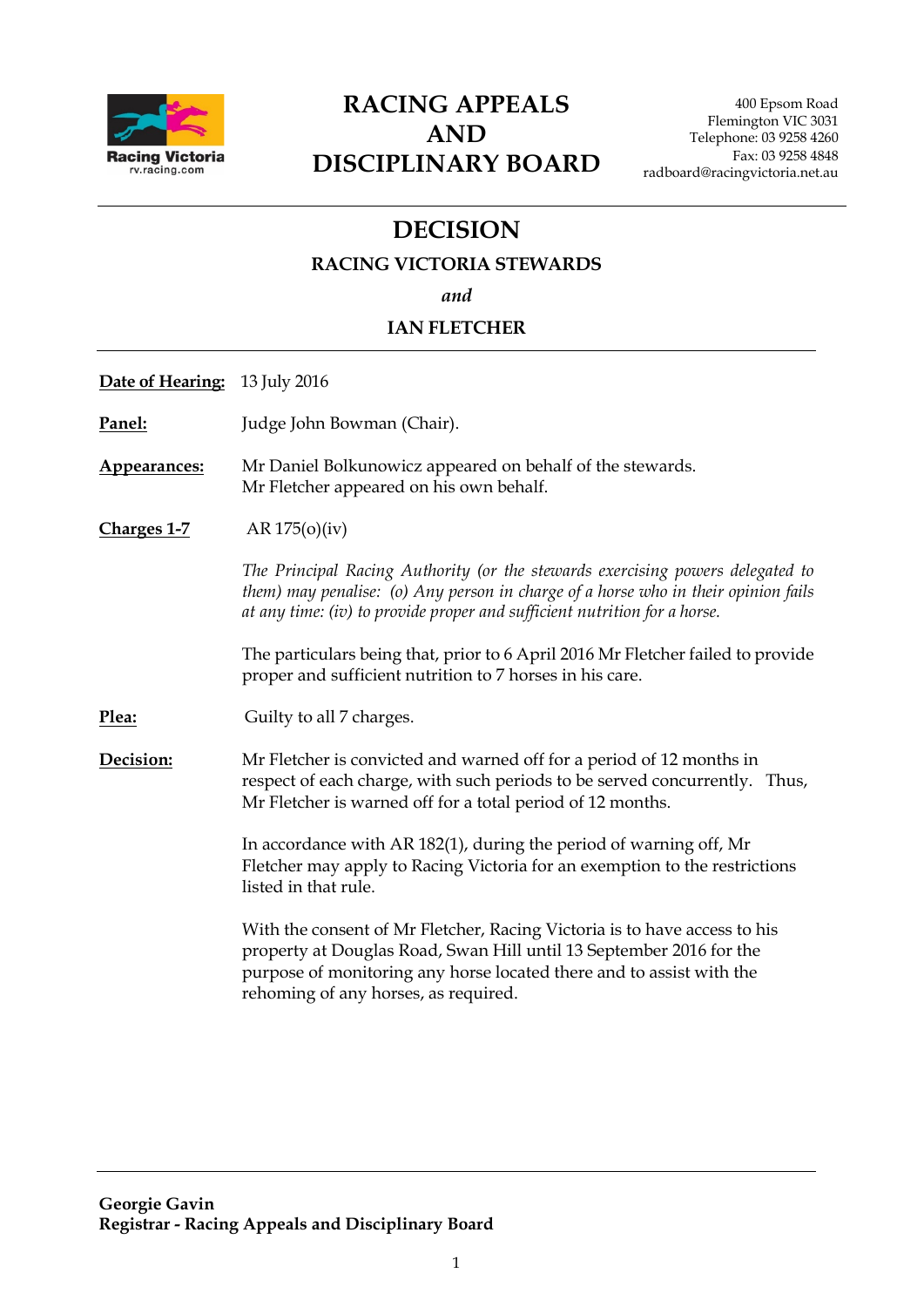# **TRANSCRIPT OF PROCEEDINGS**

# **RACING APPEALS AND DISCIPLINARY BOARD**

\_\_\_\_\_\_\_\_\_\_\_\_\_\_\_\_\_\_\_\_\_\_\_\_\_\_\_\_\_\_\_\_\_\_\_\_\_\_\_\_\_\_\_\_\_\_\_\_\_\_\_\_\_\_\_\_\_\_\_\_\_\_\_

# **HIS HONOUR JUDGE J. BOWMAN, Chairman**

# **EXTRACT OF PROCEEDINGS**

**DECISION**

# **RACING VICTORIA STEWARDS**

**and** 

**IAN FLETCHER**

### **MELBOURNE**

### **WEDNESDAY, 13 JULY 2016**

MR D. BOLKUNOWICZ appeared on behalf of the RVL Stewards

MR I. FLETCHER appeared on his own behalf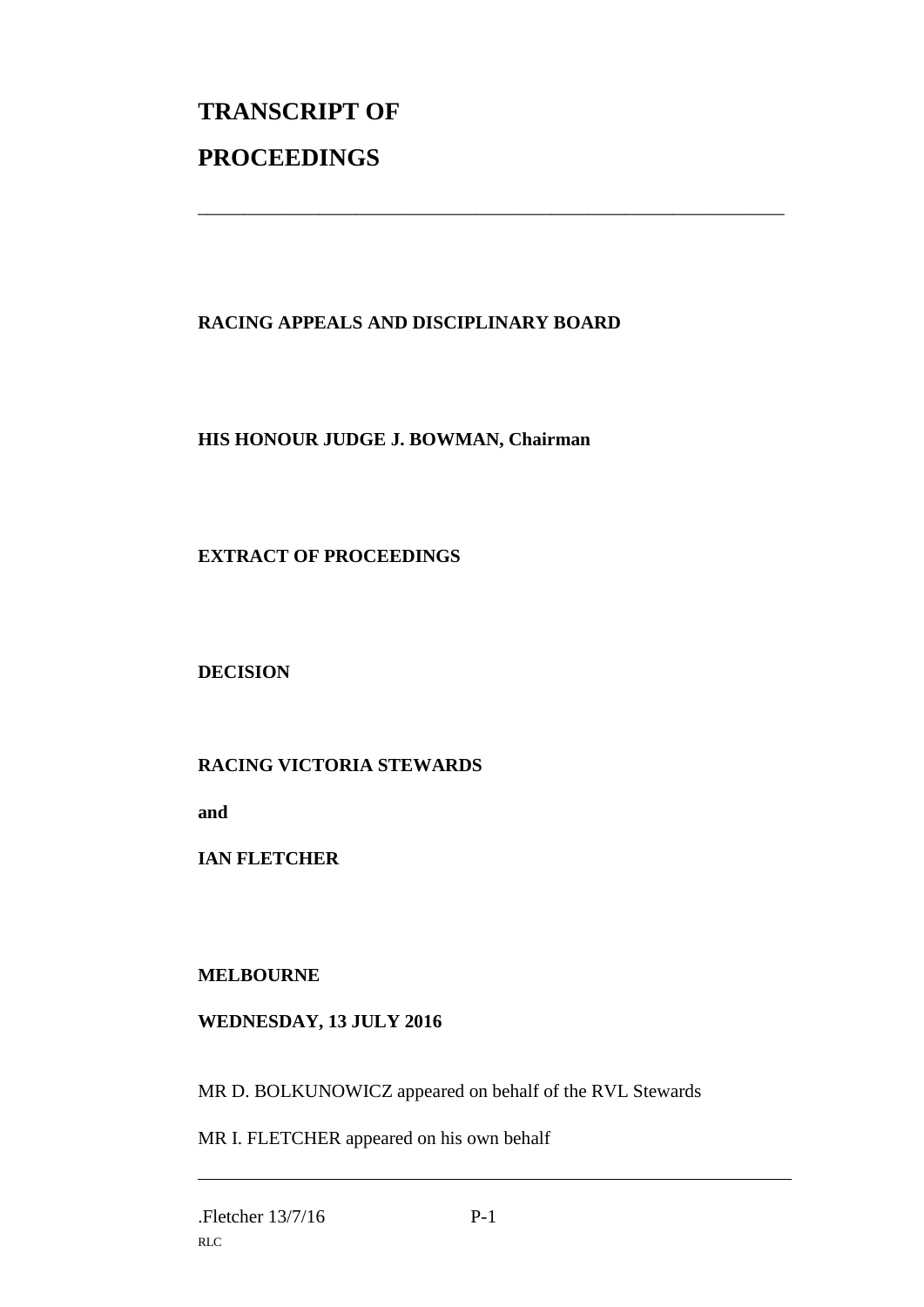CHAIRMAN: Mr Ian Fletcher, you have pleaded guilty to seven charges of breaching Australian Rule 175(o)(iv), in that you are charged with seven horses, in failing to provide to them proper and sufficient nutrition. There are of course seven separate charges, one in respect of each horse. As said, you have pleaded guilty to each.

In arriving at the penalty, I am indebted to the Stewards, including Mr Peter Ryan, who has travelled to be here, and their representation today provided by Mr Daniel Bolkunowicz. I am indebted to them for their very sensible and helpful approach adopted to an unusual problem and the suggestion made in respect of penalty.

In arriving at a penalty, I have borne many factors in mind. My conclusion is that the suggestion made by the Stewards should be adopted as it represents a practical solution to a complicated problem. Of course in imposing penalty, I have been very conscious of the need for general deterrence. A clear message must be sent that the failure to provide proper and sufficient nutrition to horses is a very serious matter and it must be made clear to those in the industry that it will not be tolerated, so that general deterrence is a major consideration. Specific deterrence is also important, but for reasons to which I shall come, in this particular case it is not a factor of the same magnitude.

However, another paramount consideration is the welfare of the animals. That seems to have been remedied in the short term. Mr Fletcher was training at Swan Hill and these particular offences occurred during the recent drought.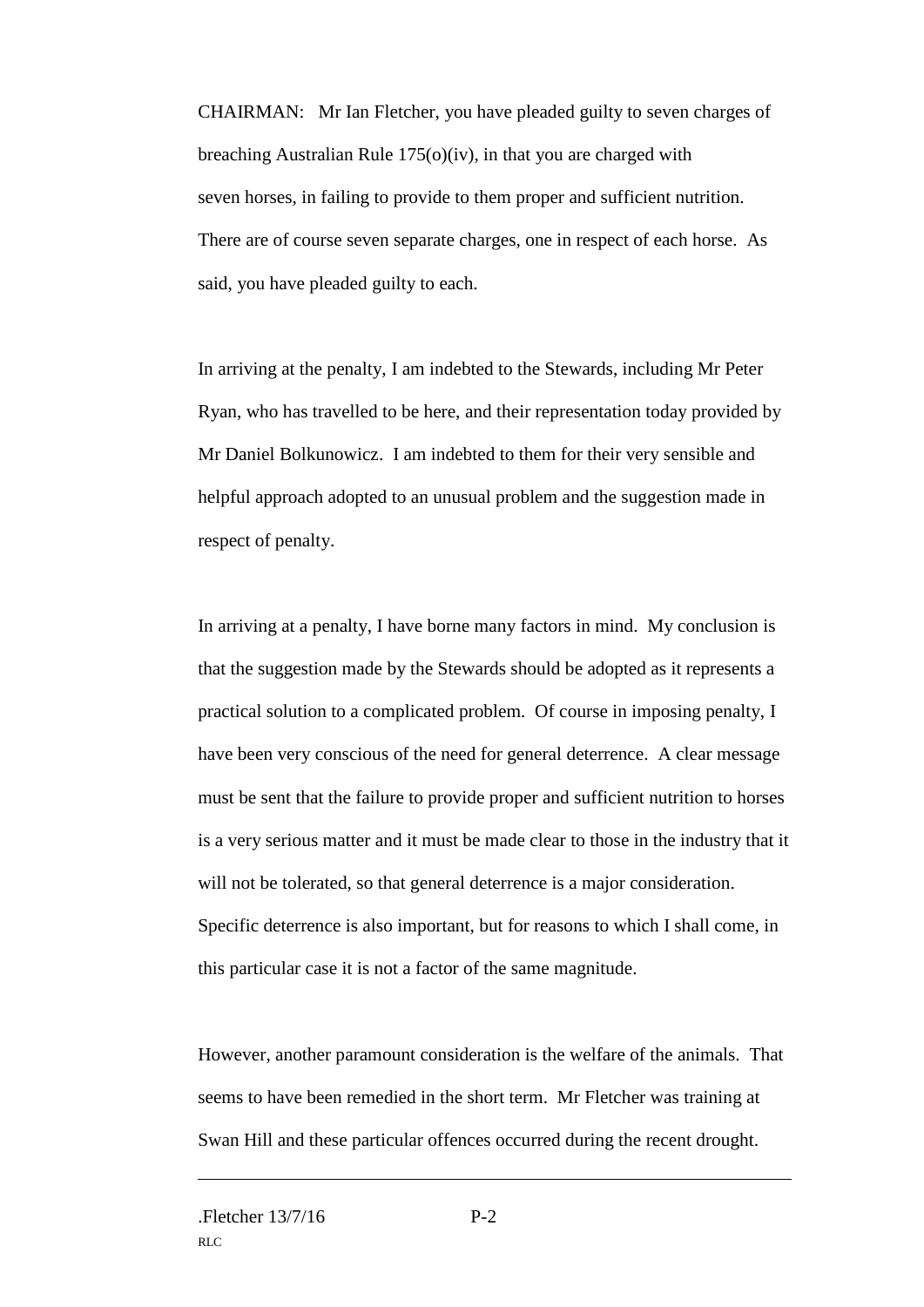That drought has broken and I am assured that there is now plenty of feed. However, the future welfare of the horses is a factor of major importance.

Another important factor is the image of racing. Word of problems such as this rapidly gets around and could be described as a very poor look.

In arriving at a penalty and bearing in mind that there are seven charges involved, I have also taken into account matters of proportionality and totality.

Turning to some important aspects of this particular matter, I have taken into account the following, concerning which there is no dispute: (1) Mr Fletcher is a 75-year-old man who is a hobby trainer who enjoyed some success some years ago. He has had few horses running in recent times. The couple that have run have not been very successful.

(2) Mr Ryan has confirmed that Mr Fletcher has always presented his horses at the races in good order, has never been in trouble or a problem for the Stewards in any way, so he has an excellent record.

(3) Mr Fletcher is mortified and embarrassed because of what has happened. This was not a case of wilful cruelty or deliberate underfeeding for financial reasons. However, there was neglect at a time of drought, complicated by a mice plague that at least partly destroyed the hay that Mr Fletcher did have available. However, sizeable neglect is what it was and the penalty must reflect that.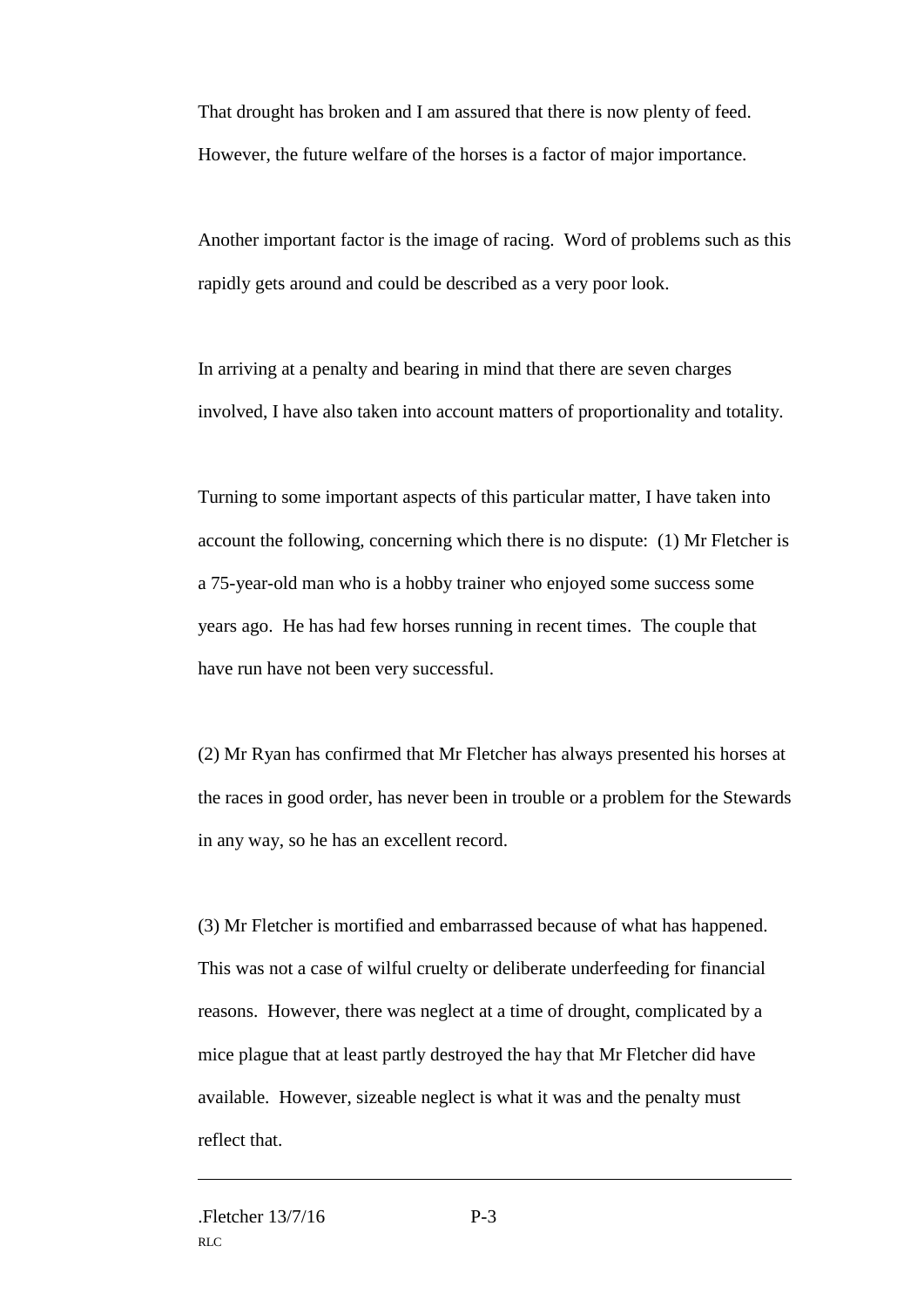(4) The horses concerned were basically old and retired horses that had won races for Mr Fletcher or been otherwise successful. It seems that he simply did not want to part with them. He is now noticeably embarrassed and extremely sorry for what occurred. He has already found homes for two of these horses and appreciates that the rest of the horses must go.

(5) Mr Fletcher has this day surrendered his licence to train. Given his situation and age, this is a sensible step to have taken. As a result of the penalty which I am imposing, the balance of the horses, including all those who are not the subject of any charge, will be removed. All of this is doubtless a great blow to him but it is an outcome which is appropriate.

(6) Mr Fletcher has pleaded guilty and has cooperated fully with the Stewards. Follow-up visits have been made to the paddocks and sheds in which the horses, both those the subject of the charge and those that are not, are located. Clearly the situation has improved substantially. Photographs of the present feed available in the paddocks were put before me. There has been a dramatic improvement. However, the horses will shortly be leaving.

(7) Mr Fletcher has had almost a lifelong connection with racing, certainly dating back over 50 years. He has been made a life member of the Think Big Club in Swan Hill, which club helps promote and takes part in the annual three-day Swan Hill Cup carnival. He is obviously well regarded. That makes the embarrassment all the greater, but absence from the general racing scene is another aspect of how the penalty which I impose will affect him.